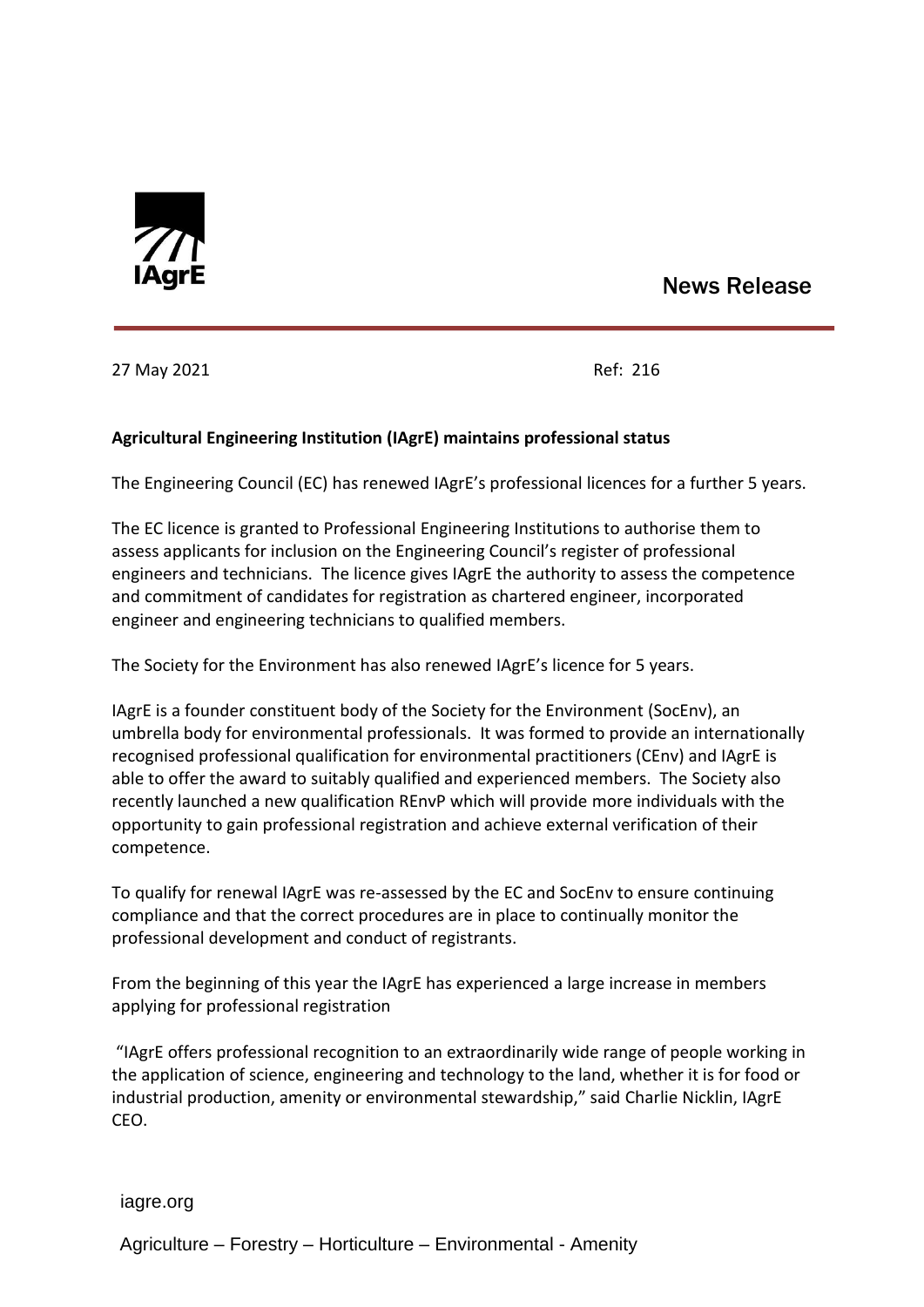Achieving professional registration can increase a persons' credibility and career progression and the trend in people wanting to be professionally registered continues to rise confirming registration is an investment in your future.

From technicians to graduates, if you have the requisite qualifications and experience, accreditation is available to the engineering registers (EngTech, IEng, CEng) and as a Chartered Environmentalist (CEnv) and (REnvP). There is no reason why members can't be recognised as both an engineer and an environmentalist," he added.

Ends

**Images**



[www.iagre.org/upload/1622108702.jpg](http://www.iagre.org/upload/1622108702.jpg)



[www.iagre.org/upload/1622109083.jpg](http://www.iagre.org/upload/1622109083.jpg)

## **IAgrE:**

IAgrE is the professional body for scientists, technologists, engineers, academics, managers and students working in the landbased sector and has an international membership base.

As a licensed body of the Engineering Council (EngC) and a founding Constituent Body of The Society for the Environment (SocEnv), IAgrE registers suitably experienced professionals as Chartered Engineers, Chartered Environmentalists, Incorporated Engineers and Engineering Technicians.

IAgrE is a Licensed Body of the Engineering Council and a founding constituent body of the Society for the Environment Company No: 648041 Charity No: 257303

iagre.org

Agriculture – Forestry – Horticulture – Environmental - Amenity